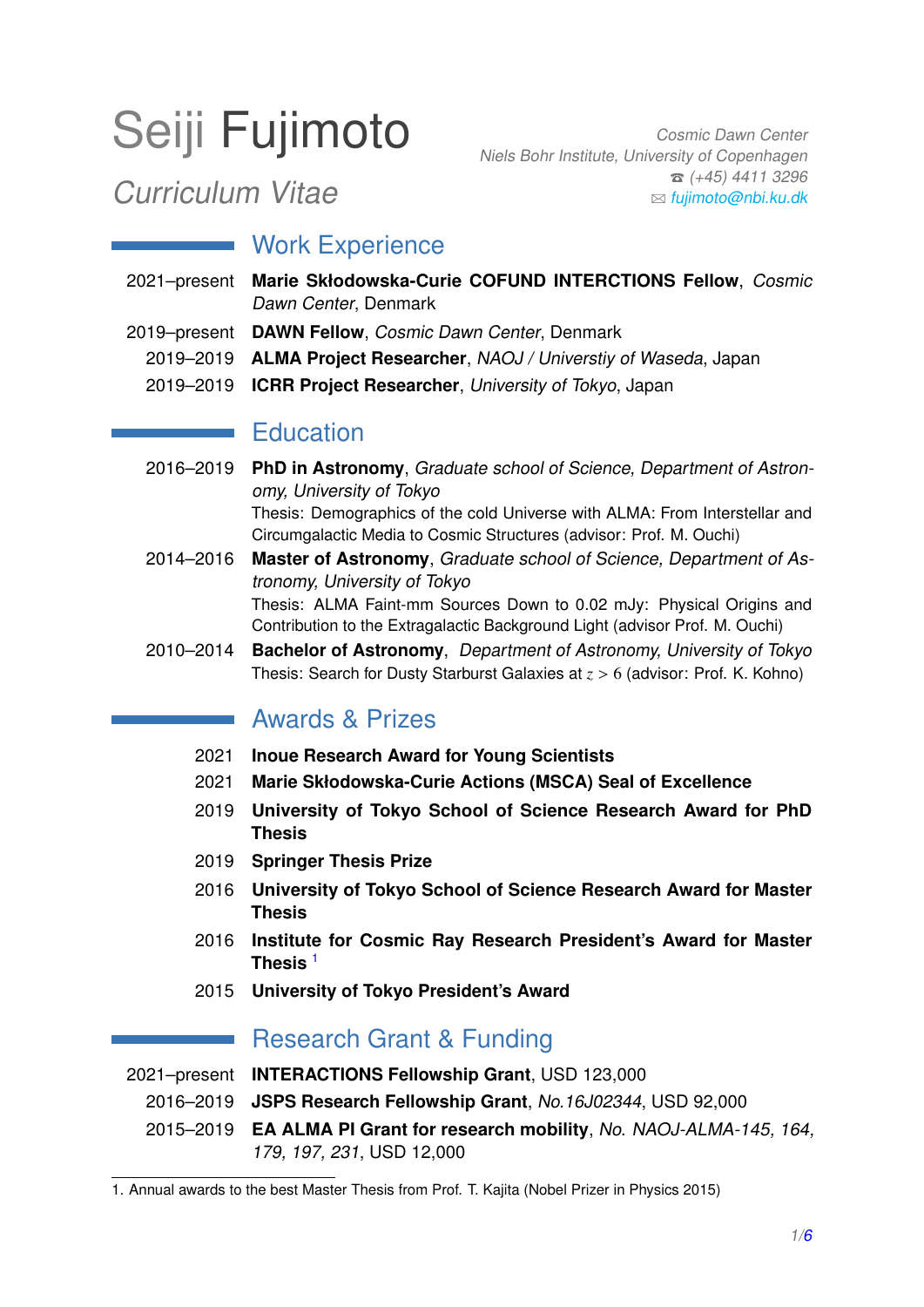- 2015–2019 **Yukio Hayakawa Fund for research mobility** , No. 89, 95, 106, USD 92,000
	- 2017 **Graduate Research Fund for research mobility awarded by University of Tokyo**, USD 5,000

## Awarded Telescope Proposals

Principle **N = 27**

#### Investigator **(incl. 3 DDT)**

- 1 **JWST**, GO Cycle 1 1567, 12.3 hrs Early Galaxy Assembly Uncovered with ALMA and JWST: A Remarkably UV and [CII] Bright, Strongly Lensed Sub- $L^*$  Galaxy at  $z = 6.072$ <br> **ALLIA DDT**, 2001, A 2000 C, O, O kus
- 2 **ALMA DDT**, 2021.A.00006.S, 2.8 hrs Spectroscopic confirmation of a strongly lensed star at  $z=6$
- 3 **ALMA**, 2021.1.00055.S, 17 hrs Comprehensive ISM view down to a ∼100 pc scale for a sub-*L* <sup>⋆</sup> galaxy at *z* = 6 by ALMA, JWST, and JVLA
- 4 **ALMA**, 2021.1.00236.S, 19 hrs Golden Reference for Metallicity Measurements at *z* = 6 − 7 by ALMA+JWST
- 5 **ALMA**, 2019.2.00050.S, 42 hrs ALMA Exploration for a Remarkable Protocluster at *<sup>z</sup>* <sup>=</sup> <sup>5</sup>.<sup>69</sup>
- 6 **ALMA**, 2019.1.00672.S, 12 hrs First 3D-Illustration of the Ionized+Neutral Gas Down to 300-pc Scale Surrounding a Super Massive Black Hole at  $z = 6.039$
- 7 **ALMA**, 2019.1.00236.S, 10 hrs Strongly Lensed HST-dark Object Discovered by ALMA Lensing Cluster Survey
- 8 **ALMA**, 2017.1.00531.S, 18 hrs ALMA Exploration for  $z = 5.69$ , 6.01, and 6.57 Protoclusters
- 9 **VLT/Xshooter**, 108.22MK, 26 hrs Beasts in the Bubbles: Remarkably UV-bright Galaxies at z=9-10
- 10 **VLT/MUSE**, 109.22VV, 8.9 hrs IFU Trio of JWST, ALMA, and MUSE: Where is  $Ly\alpha$  escaping?
- 11 **Subaru/SWIMS**, S22A0094N, 3 nights Weighing the black hole in a young quasar at  $z = 7.2$
- 12 **Subaru/SWIMS**, S21B0108N, 2 nights Beasts in the Bubbles: Remarkably UV-bright Galaxies at  $z = 9 - 10$
- 13 **Subaru/FOCAS IFU**, S20A0045N, 1.5 nights Unveiling the Connection between 10-kpc Ly $\alpha$  and [CII] Halos at  $z = 6.033$
- 14 **Subaru/FOCAS**, S20B0150S, 0.5 night Most Massive Black Hole at *<sup>z</sup>* > <sup>6</sup> Mimicked by Strong Lensing?
- 15 **Subaru/MOIRCS**, S16A0033N, 1.5 nights Uncovering the New Class of ALMA Sources Assisted by Gravitational Lensing
- 16 **NOEMA DDT**, E19AD, 4.6 hrs Gas and Dust Properties in a Red Quasar Firstly Discovered at *<sup>z</sup>* > <sup>7</sup>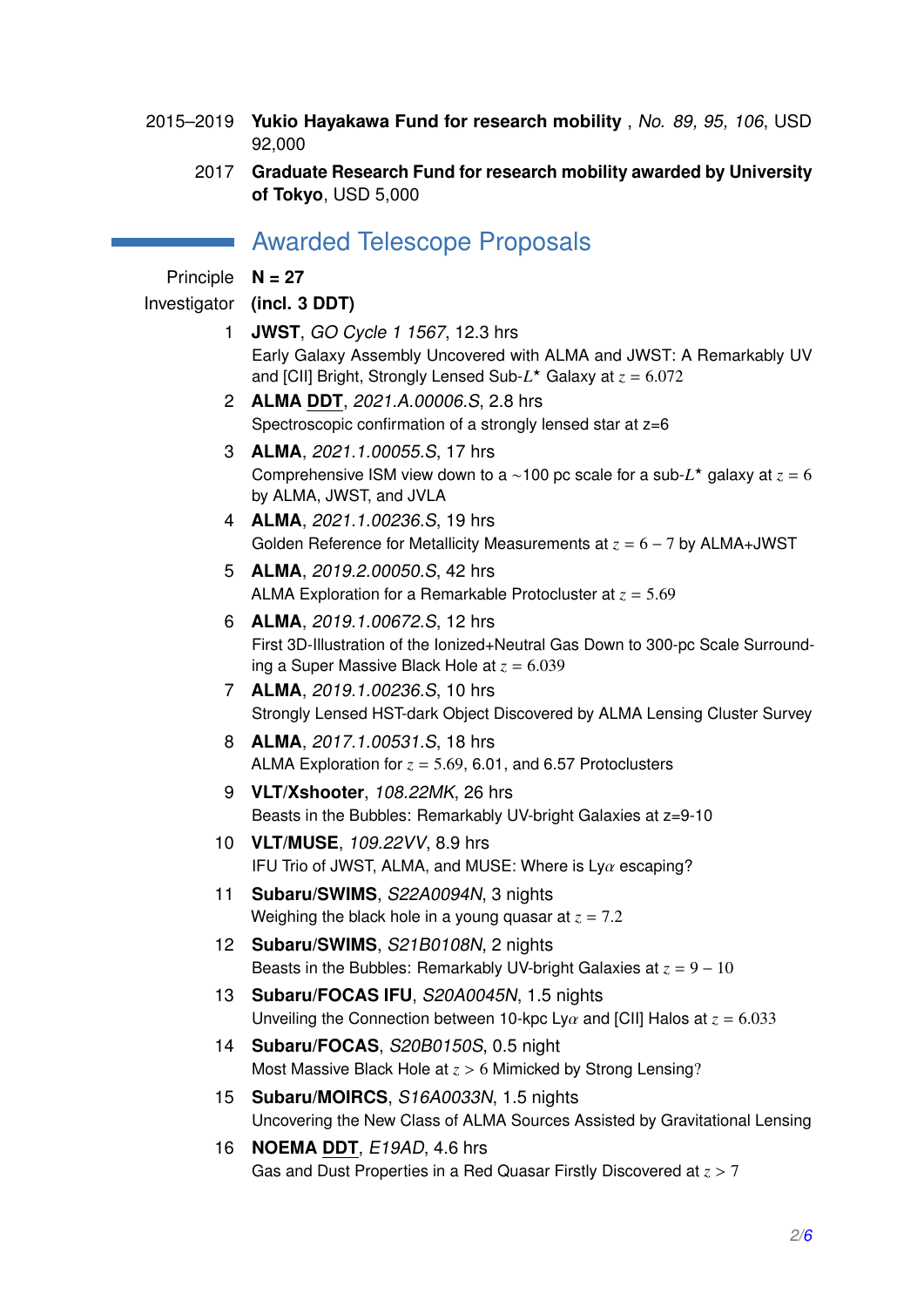- 17 **NOEMA**, E20EO, 5.0 hrs A Vigorously Star-forming Red Quasar Firstly Discovered at *<sup>z</sup>* > <sup>7</sup>
- 18 **NOEMA**, E20EN, 1.5 hrs Confirming the Most Massive Submm Galaxy at the Node of Remarkable Galaxy Overdenstiy at z=6.57
- 19 **NOEMA**, S21DM, 34 hrs Vigorously Turbulent Starburst Core in a Red Quasar Host at z=7.2
- 20 **NOEMA**, W21EF, 1.5 hrs Confirming the Most Massive Submm Galaxy at the Node of Remarkable Galaxy Overdenstiy at z=6.57
- 21 **NOEMA**, W21EH, 27 hrs A dive into the vigorously starburst core in a red quasar host at z=7.2
- 22 **JVLA DDT**, 20A-520, 13.2 hrs First CO(1-0) Measurements of Strongly Lensed sub-*L* <sup>⋆</sup> Galaxies at *z* = 6
- 23 **JVLA**, 21A-145, 22 hrs Total Gas Content in a Vigorous Star-forming Red Quasar Discovered at *<sup>z</sup>* > <sup>7</sup>
- 24 **JVLA**, 21A-162, 23.3 hrs First CO(1-0) Measurements of Strongly&Multiply Lensed sub-*L* <sup>⋆</sup> Galaxy at  $z = 6.072$
- 25 **JCMT/SCUBA2**, M17BP073, 3 nights Explore Submm Galaxy Nests in Protocluster at *z* ∼ 5 − 6
- 26 **JCMT/SCUBA2**, M18AP001, 4 nights Uncovering Obscured Star Formation in the Enormous Ly $\alpha$  Nebulae
- 27 **SMA**, 2020B-S051, 3 nights A Vigorously Star-forming Red Quasar Firstly Discovered at *<sup>z</sup>* > <sup>7</sup>

#### Co-Investigator **(Highlights: S. Fujimoto made key contributions in the last year)**

- 1 **JWST**, GO Cycle 1 2659, PI: J. Weaver, 13.6 hrs Beasts in the Bubbles: Characterizing ultra-luminous Galaxies at Cosmic Dawn
- 2 **JWST**, GO Cycle 1 1967, PI: M. Onoue, 52 hrs A Complete Census of Supermassive Black Holes and Host Galaxies at *z* = 6
- 3 **ALMA**, 2021.1.00225.S, PI: C. Casey, 36.2 hrs Mapping Obscuration to Reionization: A blank field 2mm survey in COSMOS
- 4 **ALMA**, 2021.1.00018.S, PI: R. Ivison, 30.6 hrs Exploiting a snapshot survey of the 3,083 reddest Herschel sources to reveal distant protoclusters
- 5 **ALMA**, 2021.1.00181.S, PI: F. Valentino, 19.4 hrs Molecular gas and obscured SFR in a typical sub-*L* <sup>⋆</sup> galaxy at z=6
- 6 **ALMA**, 2021.1.00211.S, PI: R. Maiolino, 20.2 hrs The ultimate test for quasar feedback in the early Universe: ultradeep observations of the most luminous quasar at  $z > 6$
- 7 **ALMA**, 2021.1.00443.S, PI: J. Spilker, 21.2 hrs Surveying cold quasar outflows at the highest redshifts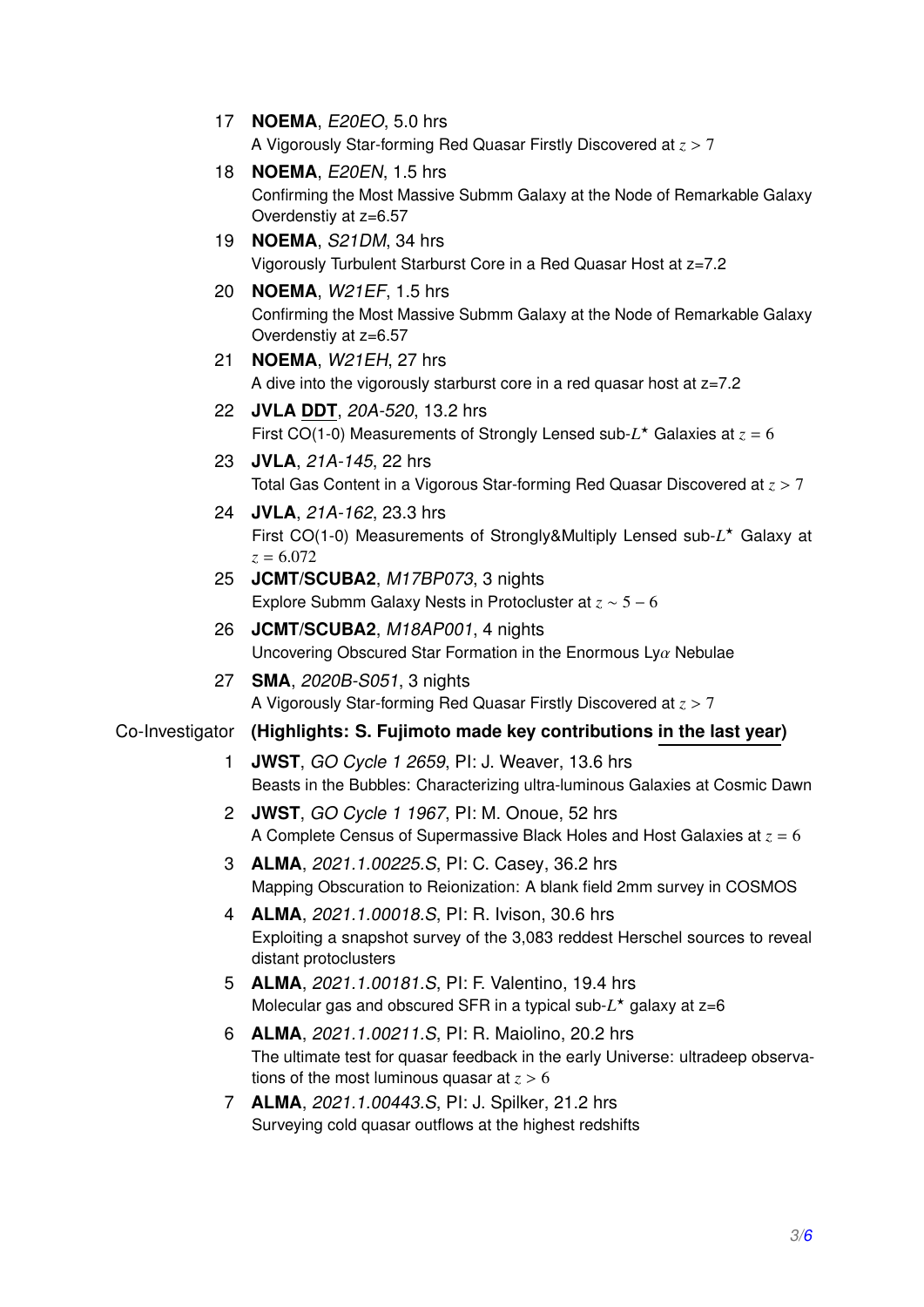- 8 **ALMA**, 2021.1.00389.S, PI: T. Hashimoto, 17.8 hrs Deep [OIII] 88 um and dust continuum observations of two remarkably luminous galaxies at *z* ∼ 10
- 9 **ALMA**, 2021.1.01320.S, PI: J. Silverman, 26.2 hrs Opening an Era of CGM-scale Study of the Most Massive Halos at *<sup>z</sup>* > <sup>6</sup> with ALMA
- 10 **ALMA**, 2021.1.00075.S, PI: Y. Ono, 8.8 hrs CO spectroscopy for an *L* <sup>⋆</sup> Lyman break galaxy at z=8.3118
- 11 **ALMA**, 2021.1.00668.S, PI: T. Bakx, 38.3 hrs Answers at *<sup>z</sup>* > <sup>6</sup>: OIII-to-CII ratio census in SFR-selected sample
- 12 **ALMA**, 2021.1.01262.S, PI: T. Izumi, 18.3 hrs High resolution characterization of early bulge structure and feedback in a z=7.07 low-luminosity quasar
- 13 **ALMA**, 2021.1.01246.S, PI: K. Kohno, 14.1 hrs Spectroscopic identification of candidate overdensity regions of H-dropout ALMA galaxies behind two lensing clusters
- 14 **ALMA**, 2021.1.00407.S, PI: F. Bauer, 8.6 hrs Lifting the shroud on two IRAC-dark dusty star-forming galaxies
- 15 **ALMA**, 2021.1.00668.S, PI: T. Bakx, 15.3 hrs Molecular gas and outflows: OH119um absorption line at z=7.13
- 16 **Keck/MOSFIRE**, NASA S21B #20, PI: C. Casey, 2 nights Beasts in the Bubbles: Remarkably UV-bright Galaxies at  $z = 9 - 10$
- 16 **Keck/MOSFIRE**, UC S22A #U190, PI: B. Mobascher, 2 nights Remarkably UV-bright Galaxies at *z* = 9 − 10
- 17 **Keck/DEIMOS, MOSFIRE**, UH S22A #H250, PI: D. Sanders, 3 nights Remarkable galaxy overdensity at  $z = 6$  and  $z = 8$
- 18 **Keck/MOSFIRE**, NASA S22A #48, PI: C. Casey, 2 nights A young transitionary  $z = 7.2$  quasar formed  $\lt 1$  Gyr after the Big Bang
- 19 **NOEMA**, W20EQ, PI: F. Valentino, 25 hrs The redshift confirmation of a bright z=9.8 galaxy
- 20 **NOEMA**, S21DN, PI: F. Valentino, 27 hrs The redshift confirmation of a bright z=9.8 galaxy

## Large Projects Involved

#### **(Highlights: S. Fujimoto made or will make key contributions)**

- 1 **ALMA Large Project**, 2017.1.00428.L, PI: O. Le Fèvre, 69 hrs The ALMA Large Program to Investigate CII at Early times (ALPINE)
- 2 **ALMA Large Project**, 2018.1.00035.L, PI: K. Kohno, 98 hrs ALMA Lensing Cluster Survey (ALCS)
- 3 **JWST ERS Project**, Cycle 1 1354, PI: S. Finkelstein, 65 hrs The Cosmic Evolution Early Release Science Survey (CEERS)
- 4 **JWST Treasury Project**, GO Cycle 1 2079, PI: S. Finkelstein, 122 hrs The Webb Deep Extragalactic Exploratory Public Survey: Feedback in Low-Mass Galaxies from Cosmic Dawn to Dusk (WDEEP)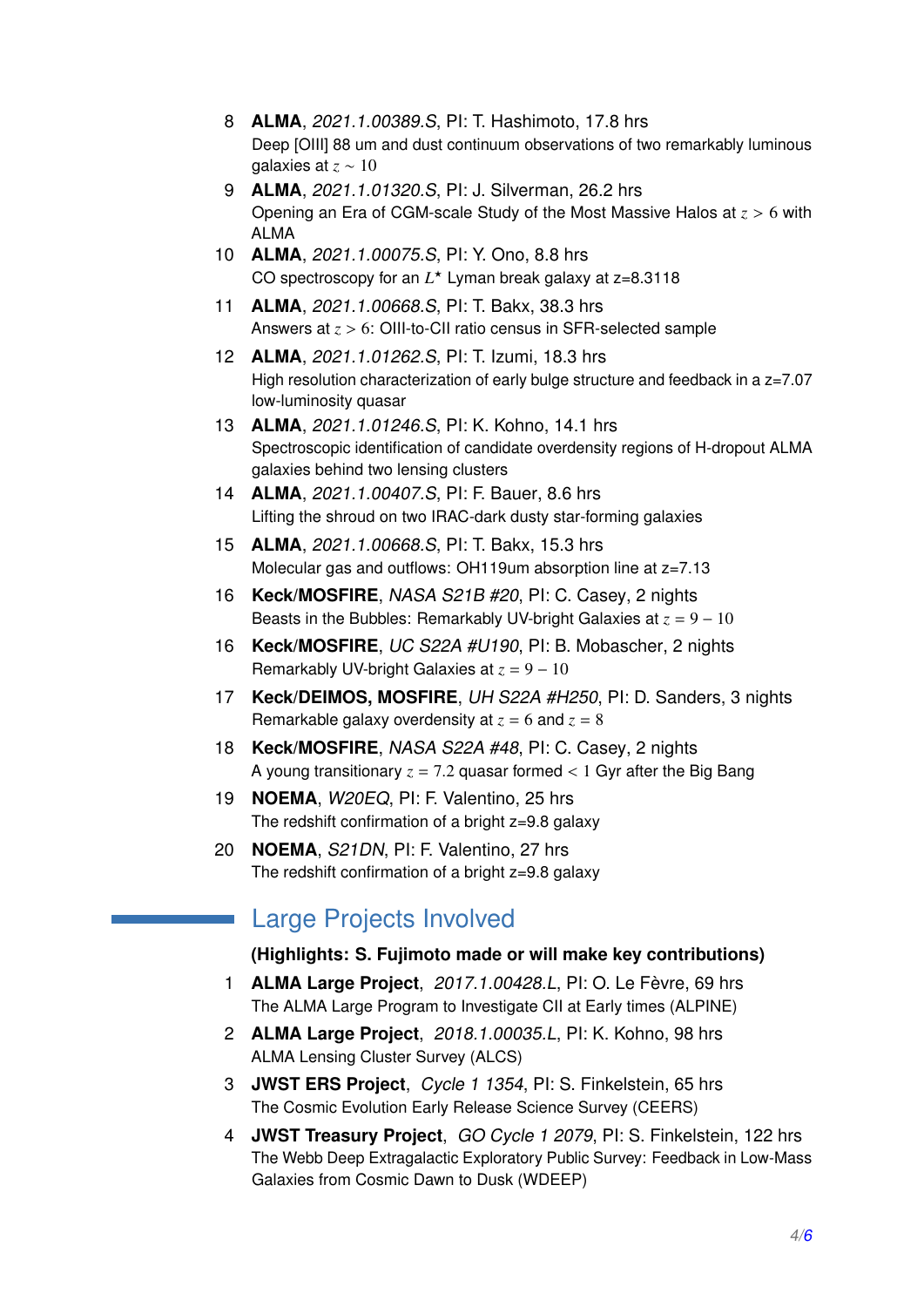5 **JWST Treasury Project**, GO Cycle 1 1727, PIs: J. Kartaltepe & C. Casey, 218 hrs

The JWST Cosmic Origins Survey (COSMOS-Web)

6 **JWST Treasury Project**, GO Cycle 1 2561, PIs I. Labbe & R. Bezanson, 68 hrs Ultra-deep NIRCam and NIRSpec Observations Before the Epoch of Reionization (UNCOVER)

## Supervising & Teaching

- 2022 **[Taking teaching lectures](https://www.ind.ku.dk/english/course_overview/up/)**, organized by the University of Copenhagen
- 2022 **[Taking mentoring lectures](https://www.ind.ku.dk/undervisning-kurser/instruktorworkshop/)**, organized by the University of Copenhagen
- 2021–present **Primary supervisor of Hollis Akins (Bachelor student at Grinnell College)**, [a paper submitted to ApJ](https://www.dropbox.com/s/jv5zcdvev1miotb/Akins2021_submitted_ApJ.pdf?dl=0)
- 2021–present **Co-supervisor of Vasily Kokorev, Meghana Killi (PhD students at DAWN)**, papers in preparation
	- 2019–2021 **Co-supervisor of Yuri Kashiwagi (Master student at University of Tokyo)**, [a paper published in PASJ](https://ui.adsabs.harvard.edu/abs/2021arXiv211005030K/abstract)
	- 2016–2018 **Lecture talk in "Science Lab"**, Hikawa High School, Japan
	- 2016–2017 **Teaching assistance for 5–6 bachelor students**, for a week-long intensive course to make them obtain practical research experience

## **Professional Service**

- 2020 **Committee member of DAWN PhD student selection**
- 2020 **Committee member of DAWN-IRES Scholars program Selection**
- 2019–present **Referee for telescope proposal of JCMT, ALMA (Distributed Peer Review), Gemini (Distributed Peer Review)**
- 2017–present **Referee for journal papers of ApJ, MNRAS, A&A**

## **No Outreach Experience**

- 2021 **[Press Release,](https://alma-telescope.jp/en/news/press/alcs-202104) "ALMA Discovers Rotating Infant Galaxy with Help of Natural Cosmic Telescope"**, NAOJ, U. Tokyo, ICRR, DAWN
- 2019 **[Press Release,](https://www.almaobservatory.org/en/press-releases/alma-spots-earliest-environment-pollution-in-the-universe/) "Carbon Cocoon Surrounded Growing Galaxies – ALMA Spots Earlies Environment Pollution in the Universe –"**, NAOJ, U. Tokyo, ICRR, U. Osaka, SNS, DAWN, NBI
- 2016 **[Press Release,](https://www.almaobservatory.org/en/press-releases/mysterious-infrared-light-from-space-resolved-perfectly/) "ALMA Resolves the Cosmic Infrared Background Light"**, NAOJ, U.Tokyo, ICRR
- 2019 **Public talk: "The Sense of Wonder"**, All Nippoin Airways, Japan
- 2017 **Web Article "Beyond Connecting Dots"**, School of Science News in U.Tokyo
- 2012–2014 **Monthly star gazing event management staff**, NAOJ